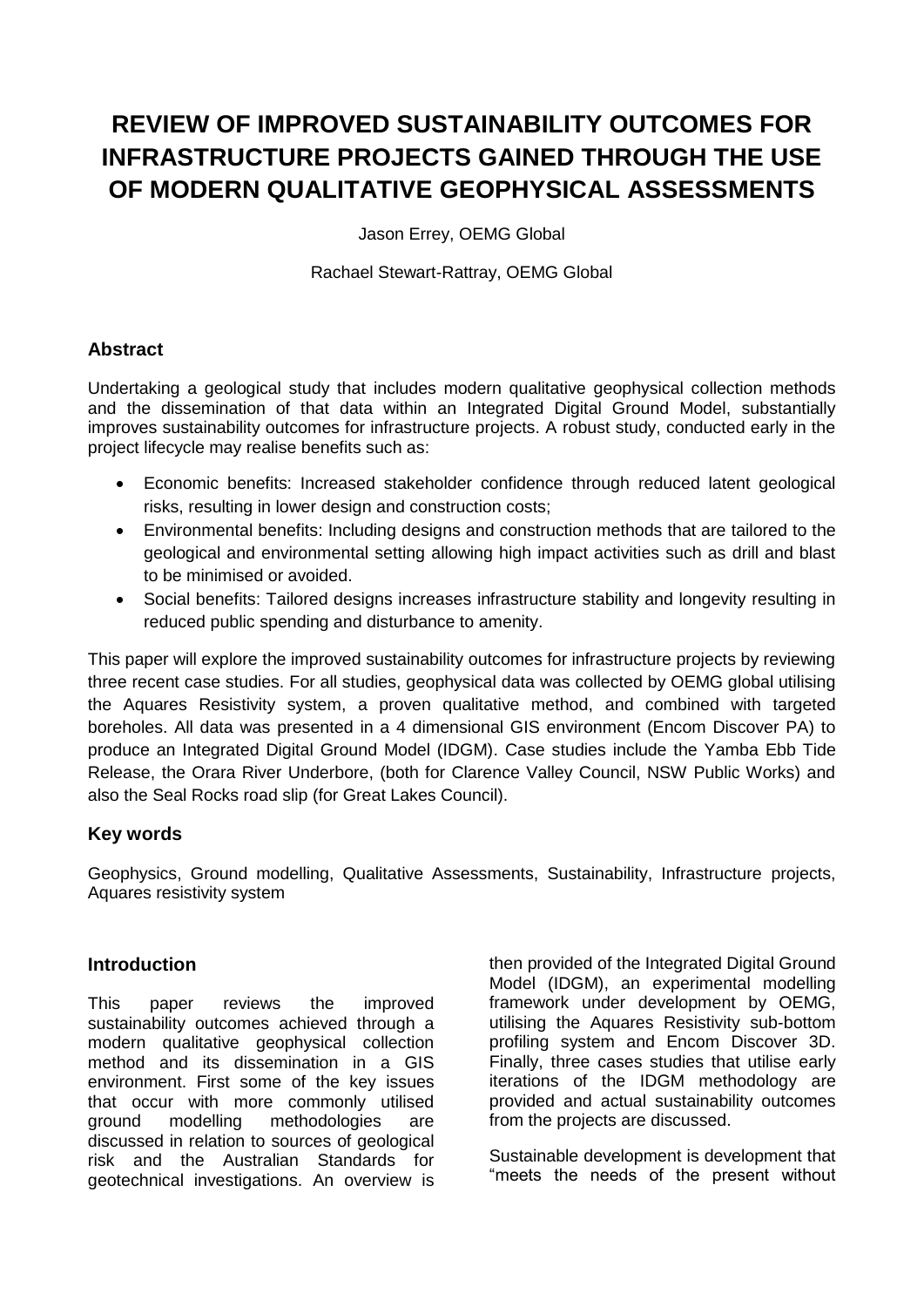compromising the ability of future generations to meet their own needs." (World Commission for Environment and Development (WCED), 1987, 363). In order to achieve this it is necessary to balance environmental, economic and social objectives and sustainability outcomes are considered for each of these aspects.

# **Discussion of issues**

Understanding and mitigating the risk that existing ground conditions will have on a project is a complex undertaking that will have implications (positive or negative) throughout a project. Baynes (2010) summarises geotechnical risks well [\(Figure 1\)](#page-1-0) and concludes that between 20% and 50% of projects undertaken will experience failures in the form of cost or time over-runs. While this in itself should be disturbing for project proponents, it is likely not the major concern or source of cost. The real cost will be less direct and measured against sustainability outcomes, for example over-engineering as a result of a poor understanding of the ground, designs not tailored to the existing geology (for example blasting rock in one corner and pouring concrete in another) or inappropriate construction techniques. These issues will also significantly add to the environmental impact of a project and have social implications in regard to public spending costs.

Analysing the geotechnical risks [\(Figure 1\)](#page-1-0) discussed by Baynes (2010), it is evident that all risks, including "unforeseeable geological details", can be mitigated to varying degrees through better communication of the results of ground studies undertaken, both past and present. The root cause of poor communication of geotechnical data is the tools for characterising the ground are predominantly analogue and very little effort is placed into the digitisation of the results.

<span id="page-1-0"></span>

| <b>Type of Geotechnical Risk</b> |            | <b>Hazard</b>                                                          | <b>Source</b>                                                                                                                                                                                                                                                      |
|----------------------------------|------------|------------------------------------------------------------------------|--------------------------------------------------------------------------------------------------------------------------------------------------------------------------------------------------------------------------------------------------------------------|
| Project management               |            | Poor management of<br>entire geo-engineering<br>process                | An inadequate understanding of the importance of ground<br>conditions resulting in poor management of the entire geo-<br>engineering process e.g. a decision to submit a tender price<br>with no risk weighting for geotechnical factors.                          |
| Contractual                      |            | Poor management of site<br>investigation and<br>contract documentation | An inadequate understanding of the importance of ground<br>conditions resulting in poor acquisition, understanding and/or<br>communication of site investigation information; this often<br>leads to claims based on contractually unforeseen ground<br>conditions |
| <b>Technical</b>                 | Analytical | Unreasonable analytical<br>model chosen                                | An inadequate understanding of ground conditions and<br>analytical methods, resulting in an unreasonable choice of<br>analytical models                                                                                                                            |
|                                  | Properties | Unreasonable design<br>values chosen                                   | An inadequate understanding of ground conditions and field<br>and laboratory testing, resulting in an unreasonable choice of<br>design values                                                                                                                      |
|                                  | Geological | Unforeseeable geological<br>details                                    | Geological conditions that are very variable, and because<br>investigation of all geological details is impractical                                                                                                                                                |
|                                  |            | <b>Inherently hazardous</b><br>ground conditions                       | Geological conditions and geological processes that involve<br>hazards such as large ground movements, voids, aggressive<br>chemistry, erosion, etc.                                                                                                               |
|                                  |            | Unforeseen ground<br>conditions                                        | An inadequate understanding of geological conditions<br>resulting in unforeseen ground conditions being encountered<br>during construction, often because of an inadequate site<br>investigation due to poor project management                                    |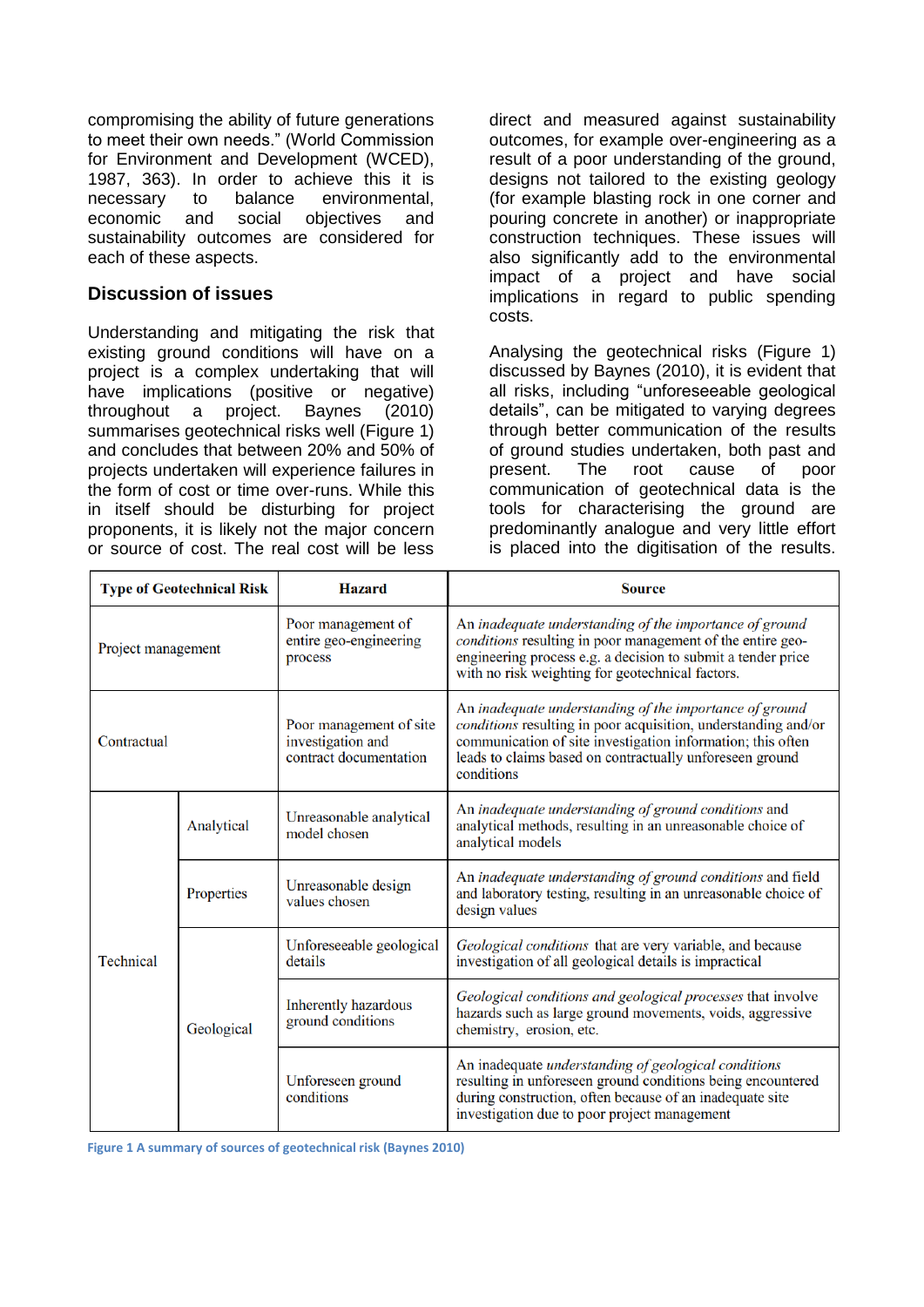Project Managers, Environmental scientists, or indeed the public would have difficulty in understanding a bore log let alone relating it in time and space to the project. The effect of this is that geotechnical studies, are often treated as a "tick and flick" exercise and tens to hundreds of thousands of dollars' worth of studies are shunted to the back of a report, never to be fully utilised or play a significant part in improving the sustainability outcomes of a project.

engineer and the procedures utilised in the field will also have significant bearing on insitu and laboratory results as well as the cost of the study. Further, as all recovered samples will have undergone some measure of disturbance [\(Figure 3\)](#page-2-1), a quantitative measure of the projected disturbance of a sample is recommended but rarely undertaken. Therefore due to the subjective nature of undertaking and logging boreholes, it is critical to utilise and compare the results



<span id="page-2-0"></span>**Figure 2. A 2 dimensional geological cross section generated solely by joining similar structures from nearby boreholes often creates more problems than it solves (diagram courtesy Clarence Valley Council).**

The relegation of ground studies has resulted in a poor understanding of their importance in effective and sustainable designs. Proponents are thus generally reluctant to adequately fund ground studies and consultants will limit the study to a few boreholes. However, analysing the acquisition process of boreholes the limitations, with particular regard to managing uncertainty, of such a study can easily be seen [\(Figure 2\)](#page-2-0).

Boreholes represent a very small proportion of the total volume (Baynes, 2010) or a "soda straw" view of the sub-bottom. The typical borehole is approximately 100mm in diameter and sub-samples are typically taken utilising a 75mm diameter tube. Expanding on this, a typical sample tube represents an area of  $0.16m^2$ so 20 boreholes represents a coverage of  $3.14m^2$ . Then considering coverage in a real sense, if we assume a 50m x 50m site, 20 boreholes represents coverage area of only 0.13% of the total site.

The sampling area of a borehole campaign is one of the inherent uncertainties that are involved with characterising sub-surface conditions. The tools specified by the

from multiple tools to create a robust understanding of the ground.

Complexities associated with highly variable geology cannot be understood or mitigated by utilising a traditional 2 dimensional analogue presentation of a geological section [\(Figure](#page-2-0)  [2\)](#page-2-0). Boreholes undertaken in isolation are subjective, prone to physical and interpretative errors and at best, only provide a snap shot of the soil engineering parameters at the site of the hole.



<span id="page-2-1"></span>**Figure 3. A typical split spoon(disturbed) sample recovered as a result of an Standard Penetration Test.**

#### *Australian Standards*

The intent of the Australian Standards for Geotechnical Site Investigations: AS1726 (Standards Australia, 1993) is to generate a ground model to test not only the engineering properties of the sub-surface, but also the extent and persistence (heterogeneity) of geological structures present. The standard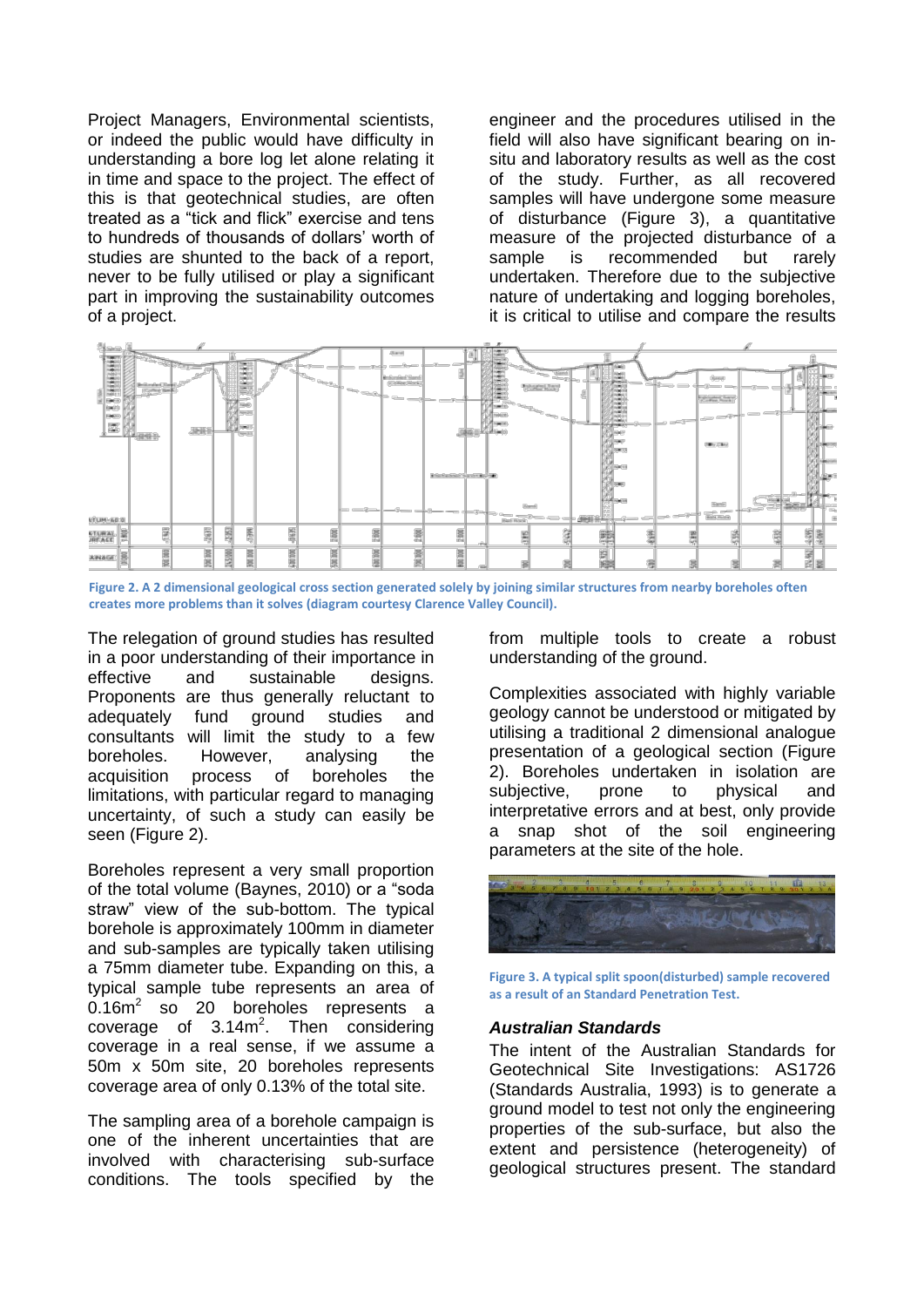states "account shall be taken of variations in material properties with time and location, in the area of geotechnical site investigation" (Standards Australia, 1993, section 6.3). While the standard is not specific on the tools that should be utilised to map either the engineering properties of a site or how to characterise the heterogeneity and therefore the underlying geotechnical risks, the wording makes it incumbent on the proponent to justify that adequate sampling of the subsurface has been undertaken to satisfy both points.

It follows then that a geological cross section (or ground model), that is generated from boreholes undertaken on either a gridded or random pattern, with no regard for the site specific geological structure, will not satisfy the intent of AS1726 or improve risk or sustainability outcomes [\(Figure 2\)](#page-2-0). Indeed given the inherent uncertainties relating to borehole data and the negative cost-benefit outcomes for large borehole campaigns, alternate methods must be considered for understanding site variability.

Guidance on the set out of a site investigation is provided in the standard. Section 6.1 (Standards Australia, 1993) states "the site investigation methods used shall be chosen on the basis of a preliminary assessment of the relevant site conditions and available geological information and history of the site". The preliminary assessment of a site is almost always a desktop study however, this is unlikely to adequately account for geological heterogeneity and therefore the number or placement of boreholes (gridded or random) required. Given that it is often a small variance in the geological strata (for example, faulting or palaeochannels) that are the root cause of variations, it would be uneconomic to drill sufficient boreholes, or indeed difficult prove that sufficient boreholes have been undertaken, to mitigate such risks. As such Stapledon (1983), Fookes (1997), Fookes *et al* (2000) and Baynes (2010) all advocate a stepped approach to ground studies. Appropriate qualitative geophysics is often the most economic tool for continuously mapping the geological structures [\(Figure 4\)](#page-3-0) as part of the "preliminary" site assessment.



<span id="page-3-0"></span>**Figure 4. Here is an analysis of cross sections of boreholes and boreholes combined with two and three dimensional geophysics. In the top diagram three historical boreholes are seen that are up to 40m off track, no rock is evident. In the middle diagram, two dimensional quantitative geophysics is added, again, no rock is obvious. In the lower diagram, three dimensional Aquares geophysics is added and a high resistivity structure is seen that is subsequently drilled and found to be rock.**

Once the geological structures at a site are understood, a reduced number of targeted boreholes can be undertaken creating a cost effective study that satisfies the requirement of the AS1726, to test both the heterogeneity and engineering properties of geological structures at a site. A failure to understand the implications of site heterogeneity is likely to have major negative downstream effects on objectives including sustainability outcomes and risk

The downstream effects of poor ground modelling are highlighted in [\(Figure 5\)](#page-4-0). Here, a project was paused as geophysical and geotechnical studies failed to answer key questions that would reasonably allow the project to proceed. It was not until an Aquares study reliably mapped the variation in quality across the site, that risk could be understood and reasonable decisions regarding the viability of the project made.

The failure was directly attributed to two key factors: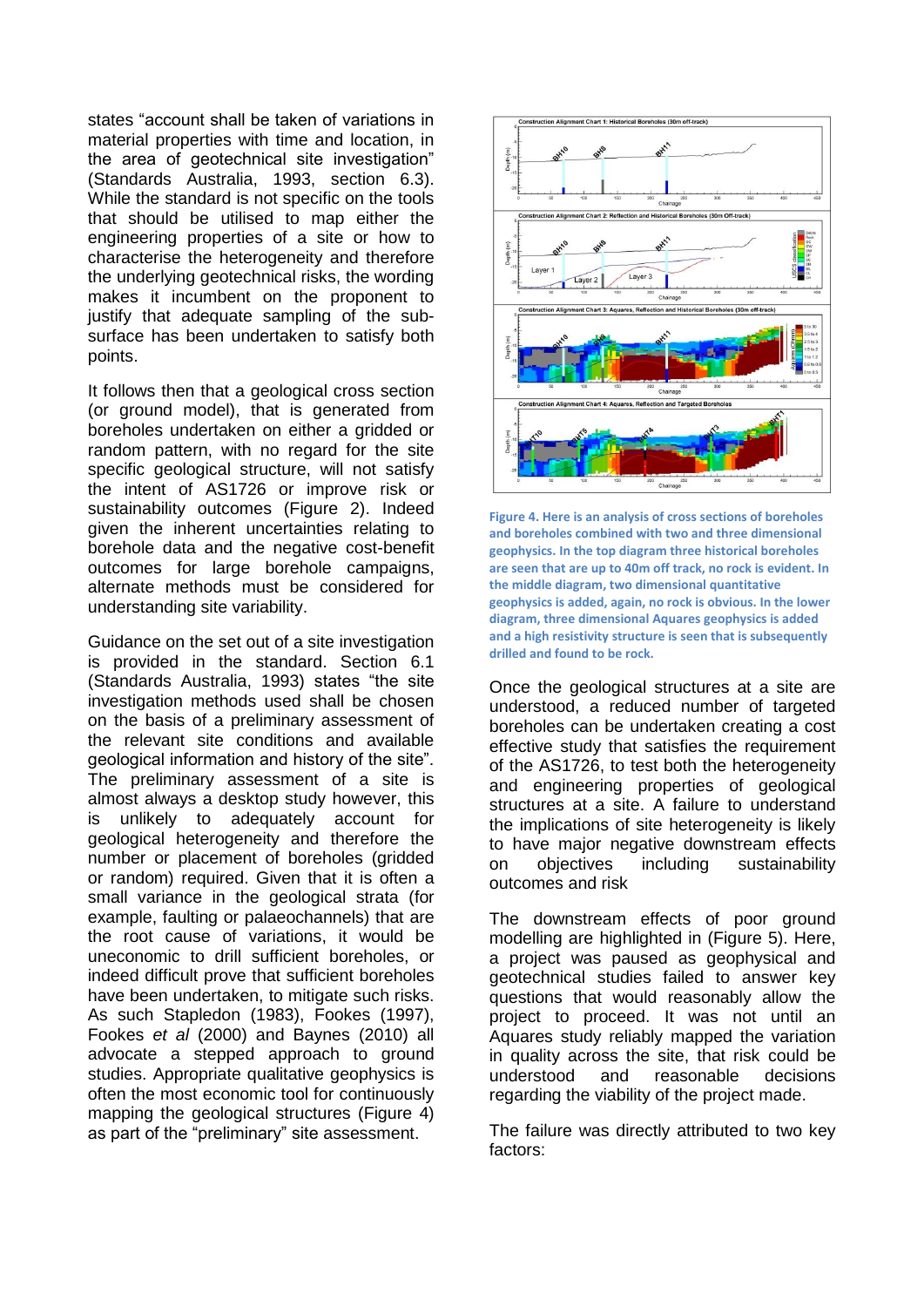- 1. Not staggering the ground studies to allow the geological structures to be mapped prior to geotechnical studies; and
- 2. A poor choice of geophysical tools in the first instance.

The ground model is therefore a key element of the project management of infrastructure development. A sufficiently funded study comprising elements to map the geological structures, their heterogeneity and the engineering characteristics is critical. If such a study undertaken early in the lifecycle of a project and effectively communicated to the project team, the proponent can judge the viability of the project at the chosen site and therefore the overall sustainability including the design and construct techniques. However, it is the ability to compare and then successfully communicate the results amongst the project team that is the hallmark of a robust ground model.



<span id="page-4-0"></span>**Figure 5. In this study, a geotechnical campaign was undertaken to map the geological structures. A subsequent Aquares study determined that the layout of geotechnical sampling sites did not cover the geological structures present. Failure to do this early in the project, resulted in millions of dollars of geotechnical studies that did not satisfy project aims, significant lost time and many millions of dollars in potential cost over-runs.**

# **IDGM Methodology Overview**

The Integrated Digital Ground Model (IDGM) is an ongoing project driven by OEMG with the assistance of Pitney Bowes, which aims to combine all geophysical, geotechnical and environmental data into a single GIS framework. It aims to improve the accessibility of (particularly) geological datasets and subsequent decision making processes. Fundamentally however, the integration of multiple datasets such as boreholes and geophysical studies into a 4 dimensional environment, allows for otherwise unrelated data to be compared and contributes to a robust understanding of the ground that can be utilised and added to throughout the lifecycle of a project. The IDGM stems from the underlying ground modelling process (Errey and Brabers 2013), namely to:

- 1. Define a purpose of the study based on the cost and risk of the project
- 2. Create a data repository
- 3. Define the qualitative and quantitative geophysical method
- 4. Undertake a critical review of the geophysics; and
- 5. Undertake a targeted geotechnical campaign based on the geological structures defined by the geophysical study.



<span id="page-4-1"></span>**Figure 6. A 4 dimensional ground model in a GIS framework that includes: Aquares; Historical Boreholes; new targeted boreholes; vibracores; bathymetry; Magnetometer; reflection and sidescan sonar data. In this model, the continuous Aquares data provides the base structural data that is supported by a limited number of targeted boreholes and the findings of the historical datasets.**

Data integration utilising GIS framework, is not a new concept. Indeed Oloufa *et al* (1994) discussed the potential benefits very early in the development of the graphical user interface of Windows 3.1. However, the effectiveness was limited by the computer processors of the time. Today, utilising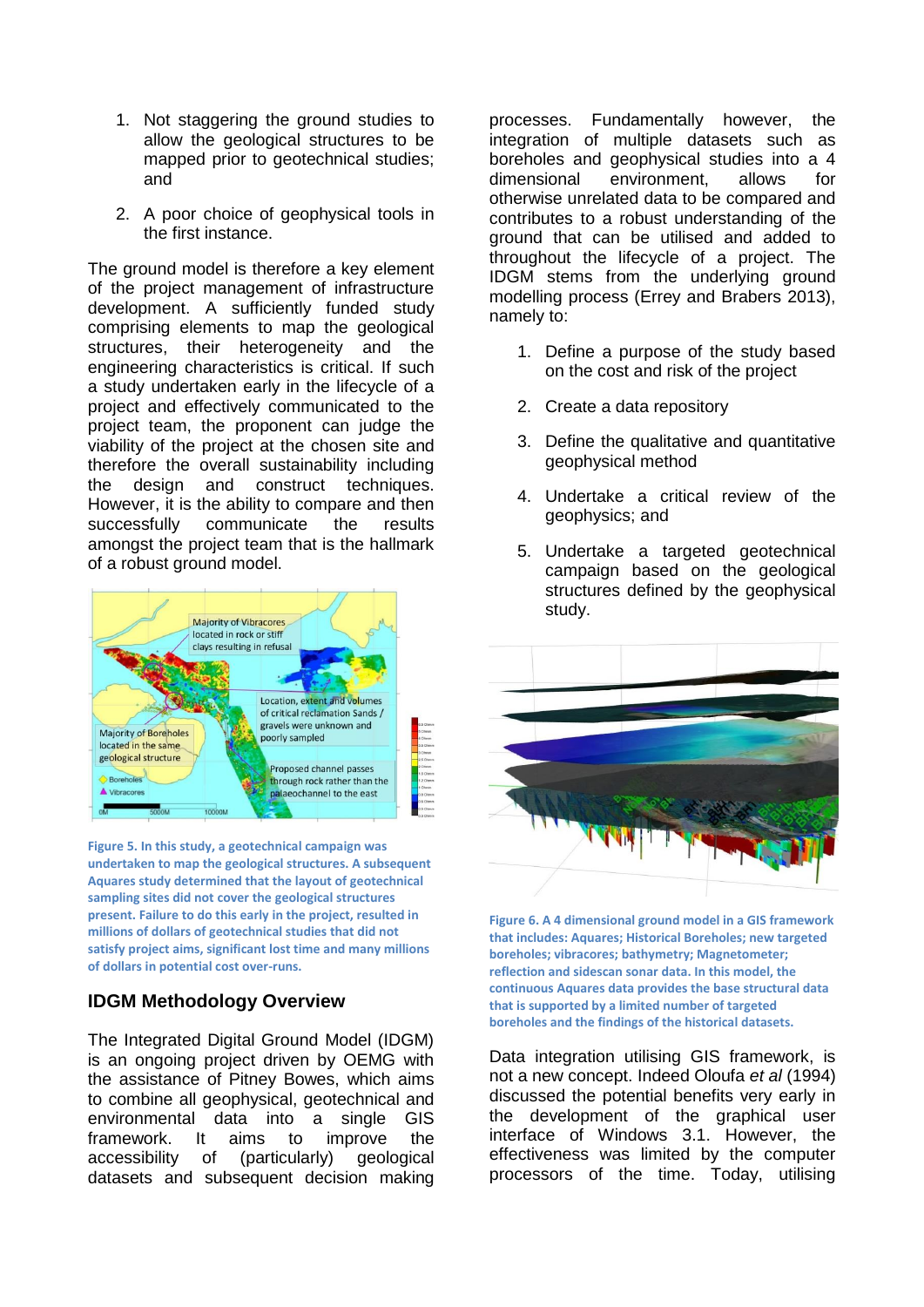programs such as Discover PA combined with high quality 3 dimensional Aquares subbottom profiling, the advantages of such an approach are clear, even for small to medium infrastructure projects [\(Figure 6\)](#page-4-1).

The Aquares resistivity system is unique and particularly suited to the IDGM. Aquares is a geophysical method designed from the ground up as a 3 dimensional acquisition system that can be used on land or in marine environments. It collects accurate quantitative (thickness and depth) and qualitative (quality) data about the sub-bottom, and most importantly, the dataset is digital and therefore GIS ready.

The successful application of OEMGs ground modelling technique, including Aquares and early iterations of data residing in a GIS framework (IDGM) is examined via three different case studies.

#### **Case Study 1: Yamba ebb-tide release**

A qualitative geophysical assessment was undertaken for Clarence Valley Council as part of the conception stage of the Yamba ebb-tide release where NSW Public works is the project manager. Lessons learned from a similar project in Iluka were utilised to improve the methodology for the Yamba project. It should be noted that this project is currently in the design phase.

#### *Lessons learned from Iluka project*

The Iluka ebb-tide release utilised simple geotechnical techniques for creating a ground model. Various historical boreholes were available and traditional desktop interpretations were conducted to create a rudimentary model of the geology [\(Figure 2\)](#page-2-0). This model proved to be inadequate leading to variations during the construction stage of the project. Specifically, the ground model failed to identify weak spots in the indurated sands (coffee rock) leading to delays as a result of hole collapses in larger gravel pockets.

#### *Project Methodology*

The Yamba ebb-tide release improved on the methodology used for previous projects and included an Early Tenderer Involvement (ETI) process. A need for robust ground model was also identified and an early form of OEMG's

IDGM was utilised. This ground model combined results from an Aquares geophysical survey with historical borehole data [\(Figure 7\)](#page-5-0). The IDGM was then presented to design and construct contractors as part of the ETI process prior to tenders being submitted, allowing geological risk to be established at a detailed level. Results were presented in such a way that they were also able to be interpreted by people without a background in geophysics.



<span id="page-5-0"></span>**Figure 7. For these works 14 line kms of data was collected comprising approximately 14,000 shot points over two days. The very large volume of data points allowed the creation of an accurate 4 dimensional ground model. Generally, loose sediments are seen above indurated sands. An Iso-surface along the top of the indurated sands was created (below) and the data below excluded. This then highlighted any weak areas extending past the target depth of the under-bore and the design group was able to project an ideal path for the pipe.**

Of interest, the historical boreholes GH5 and GH7 appear to not conform with the findings of the Aquares model [\(Figure 8\)](#page-6-0). However, after revievwing the borelogs, and inparticular, the Standard Penetration Test (SPT) results, it was possible to re-interpret the findings of the boreholes to conform to the Aquares model. This highlights the benefit of multiple and unrelated ground modelling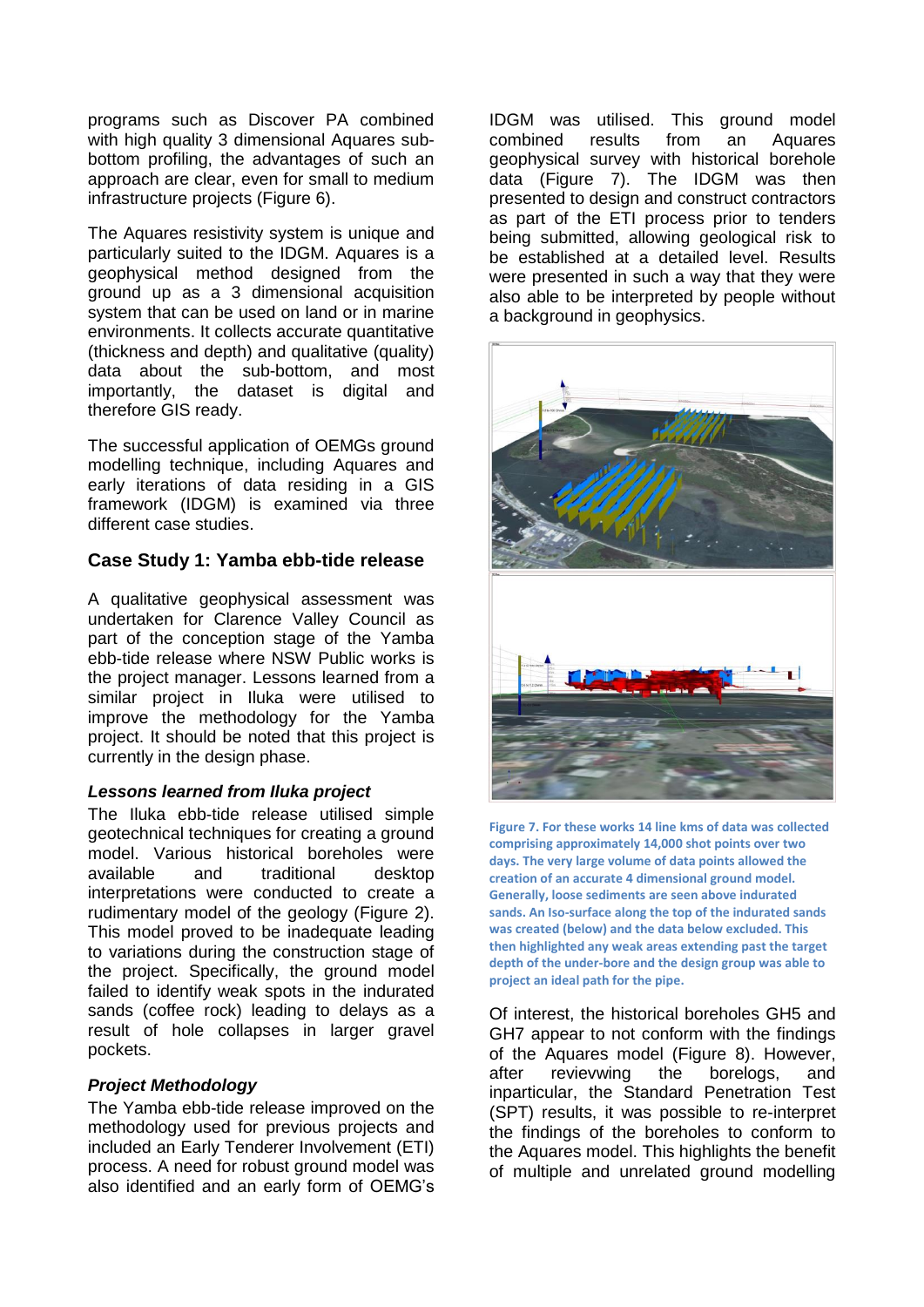tools, the IDGM and that boreholes are a remote sensing tool and subject interpretation.



<span id="page-6-0"></span>**Figure 8. It can be seen from a cross section along the centre line that boreholes GH6 and 3 conform to the predictions of the Aquares model, but GH5 and 7 do not. However, after reviewing the original borelogs and in particular the SPT values, the client was able to re-interpret the findings of the boreholes to conform to those of the Aquares model.**

#### *Sustainability outcomes*

Despite the project being in the design phase. the improved ground model has already provided tangible benefits to the project. Probably the most important was the reduced risk levels for contractors as weak spots in the "Coffee rock" were identified up front with a high degree of confidence and the findings of the ground model could be effectively communicated through the use of the IDGM to all parties. This gave NSW Public works and Clarence Valley Council confidence to assume the risk for potential variations as a result of latent geological conditions. Results complemented the ETI process very well, giving surety to contractors for their designs.

A number of sustainability outcomes were achieved due to the geophysical collection methods and associated ground model including:

- **Environmental benefits**: Due to the confidence in the geophysics acquisition and modelling, it was possible to rely on historical boreholes as these aligned extremely well with the data collected. Therefore environmental impact was reduced as there was no need for additional overwater sampling activities.
- **Economic benefits:** The tender responses received for the works were considered competitive by the principle, and were in line with

government projections. A competitive market, the ETI process and the IDGM are all considered factors in this. A "lessons learned" exercise is planned after the completion of the works and an attempt will be made to analyse the additional benefit of the IDGM.

 **Social benefits**: Data was acquired more quickly and earlier than is normal, without need for additional over water borehole investigations. Therefore there was very little interruption to a working port with little or no inconvenience to port users. The potential cost savings due to fast turnaround times and lower risk also reduces pressure on public funds.

# **Case Study 2: Orara River under bore**

A qualitative geophysical assessment was undertaken for Clarence Valley Council as part of the conception stage for an under bore in the Orara river.

Due to steep terrain and pristine water conditions, no boreholes could be undertaken in the riverbed. Potential complex issues were identified by boreholes undertaken for the project on top of the riverbank (100m away from river on either side) that suggested the area was unsuitable for under-boring. Contractors were therefore reluctant to provide a costing for the under bore due to unknown geological risk.

Aquares for land data was collected at the site including river banks and river bed. When combined with the boreholes in a ground model, it demonstrated the continuation of the complex geological risks under the river bed proving the under bore would be complex and expensive.

Council elected to undertake alternate methods for crossing the river. Without the ground model, the project would likely have gone ahead at high cost due to risks, particularly frack-outs or excessive leakage of drilling muds to the environment.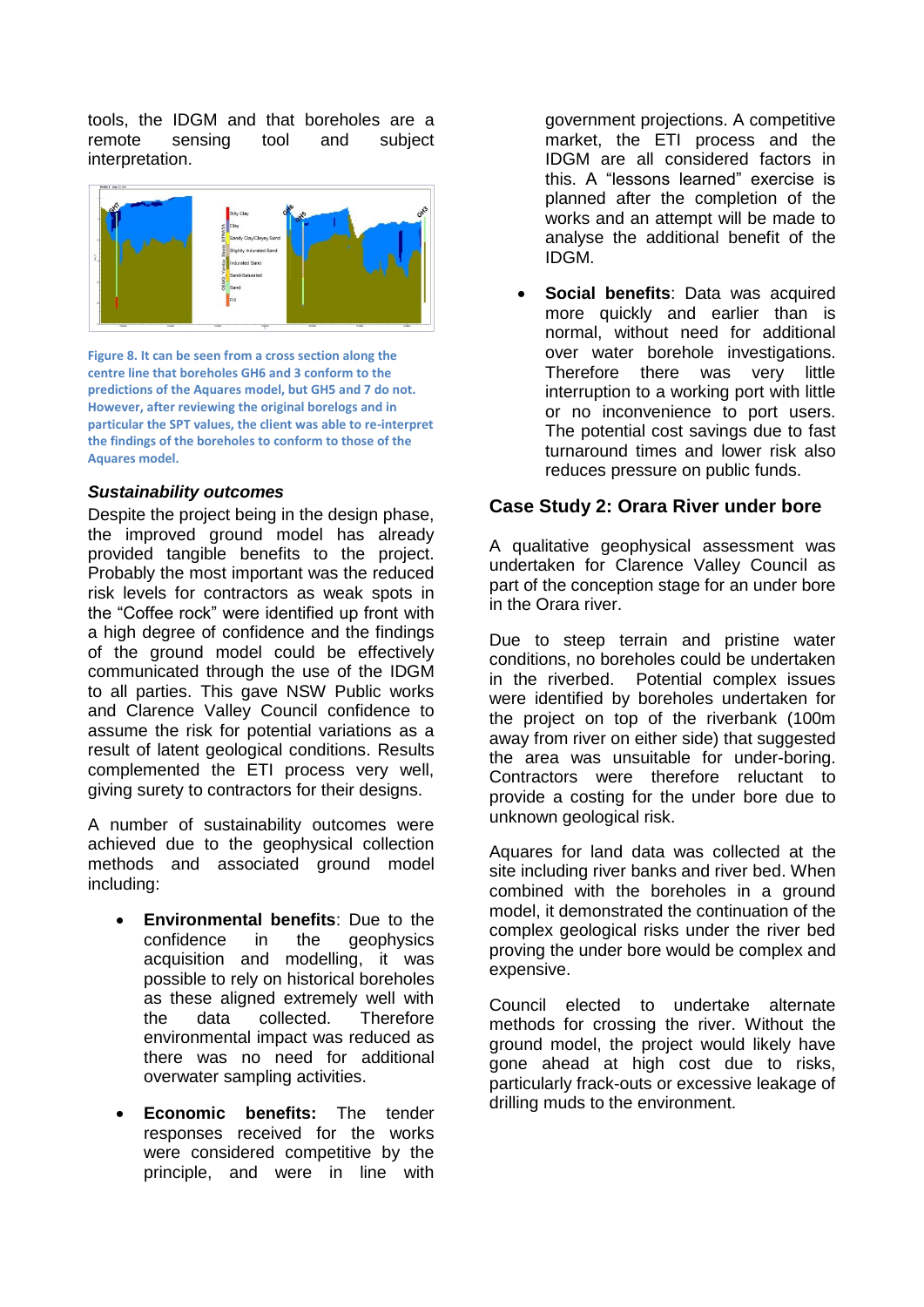#### *Sustainability outcomes*

Sustainability outcomes for this project include:

- **Environmental benefits**: A potentially high risk project was not undertaken that could have created damage/ issues in the Orara River.
- **Economic benefits**: If the project had gone ahead, cost overruns for the project were likely to be significant.
- **Social benefits**: Protection of the waterways and cost savings also provide social benefits.

## **Case Study 3: Seal rocks road slip**

An Aquares geophysical survey was undertaken for Great Lakes Council to assess the cause of a major road slip near Seal Rocks [\(Figure 9\)](#page-7-0). The root cause of the slip was unknown and the nature of the terrain meant the repair would be costly so it was important to get it right.



<span id="page-7-0"></span>**Figure 9. Aquares for land was utilised to investigate the root cause of a road slip in Seal Rocks, NSW.**

An Aquares for land survey was undertaken on both sides of the road and a ground model produced [\(Figure 10\)](#page-7-1). The ground model highlighted a thin (30cm) saturated clay layer between the road base and the rock and this was later confirmed in boreholes. Due to the very thin and subtle nature of the clay layer it most likely would have been missed during the course of a normal borehole study. However, because the layer was identified during the geophysical study, it was

successfully targeted and sampled by the drillers.

Any subsequent fix of the road would likely require pinning through the road base and well into the rock to prevent further slips. If only drilling had been done and the clay layer wasn't detected then a less suitable repair method may have been adopted. This could have led to further road failures in the future. The ground model also highlighted risks either side of the slip that need to be addressed.



<span id="page-7-1"></span>**Figure 10. A thin, highly saturated clay layer is seen in the cross section of the slip region. Findings were later confirmed utilising boreholes and the clay layer was detected as the geologist was looking for the layer.**

#### *Sustainability Outcomes*

Sustainability outcomes for this project include:

- **Environmental benefits**: Assist with preventing further slips. Reduced resource and energy use required for rework.
- **Economic benefits**: Cost savings as adequate repair of the road able to be conducted properly and repeat work unlikely to be required.
- **Social**: Improve safety in the area of the slip due to good understanding of the causes of the failure and ability to put appropriate prevention measures in place.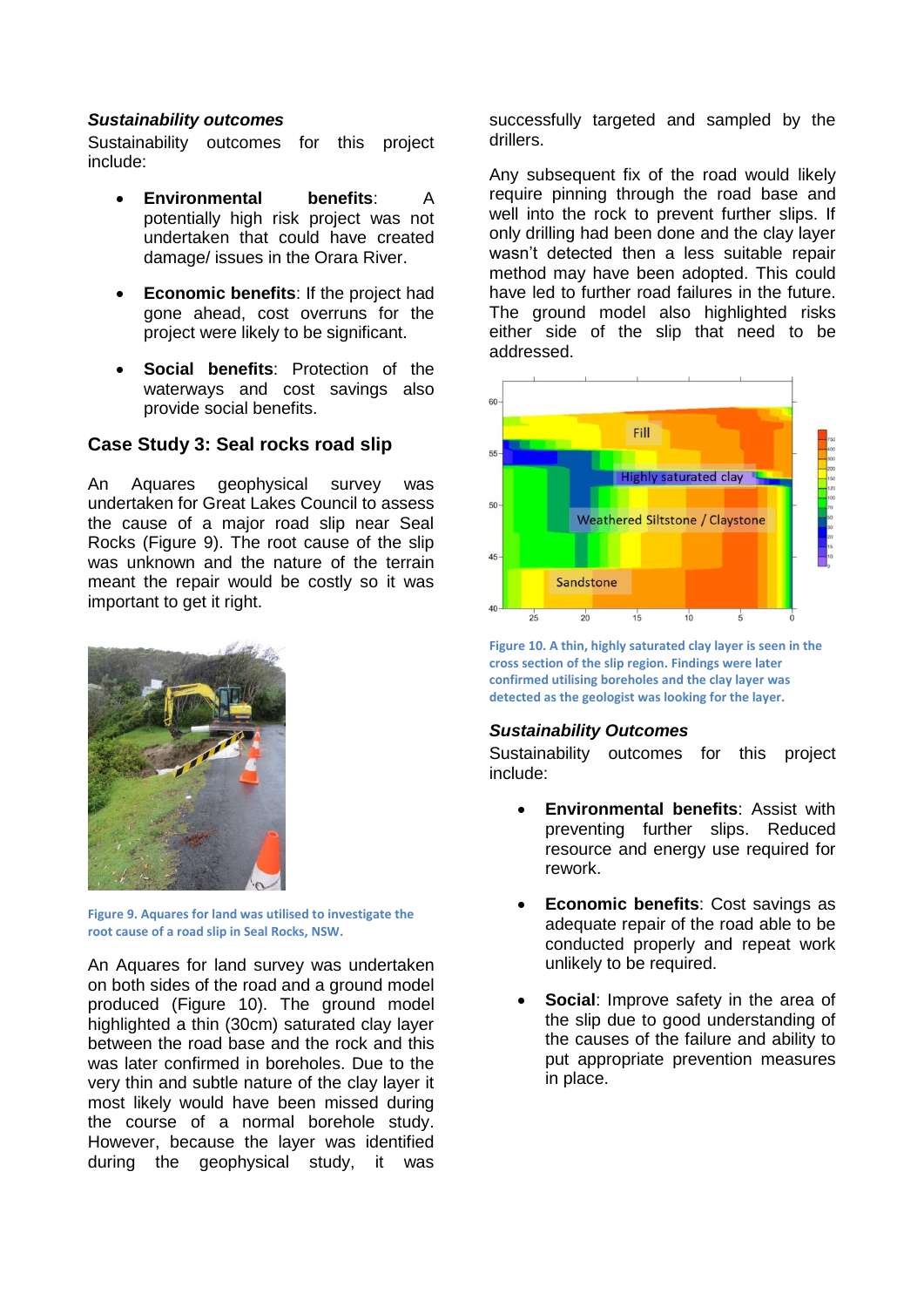# **Conclusion**

Ground modelling is a complex but often underrated part of infrastructure development. However, a failure to undertake appropriate studies to map the geological engineering properties and heterogeneity, combined with failure to successfully communicate the results to stakeholders, significantly increases ground related risk. In addition, poor ground modelling has led to many sustainability issues including unnecessary environmental impacts, cost and time overruns and social costs e.g. misuse of public funds.

OEMG's IDGM methodology presents an alternative to traditional ground modelling techniques. It is a stepped approach that utilises the Aquares resistivity system to identify the geological structures at a site and test the heterogeneity. A targeted borehole campaign is then undertaken to understand the engineering properties of the various geological structures at a site. All datasets, including geophysical, geotechnical and environmental, are then integrated into a GIS Framework.

The result is a cost effective and robust ground model that can be readily understood by anyone. It will provide certainty to proponents of underlying geological structures that will impact the infrastructure development. In addition, digital data can be easily integrated into design packages such as 12D and CAD, improving quality and saving time.

Case studies demonstrate that the IDGM methodology can significantly improve on sustainability outcomes for infrastructure projects.

Environmental impact is reduced as less boreholes are required which can reduce need for overwater investigations. Accurately mapping the geological structures can also minimise variations from project objectives which, in turn reduces resource and energy use. High impact activities such as blasting and drilling, required if unexpected geological structures are encountered, can be mitigated or avoided. In addition, in some cases, project designs that may have had a significant environmental impact, such as

horizontal drilling in sub-surface conditions which could have resulted in frack out, can be avoided altogether.

Economic benefits of the IDGM are significant with the major contributing factor being that uncertainty of geological structures is reduced, allowing the proponent confidence to assume a greater proportion of risk and therefore reducing the cost of vendor bids. An accurate ground model can lead to lower variation rates and lower costs and rework for projects overall. In addition, accurate ground modelling helps to prevent otherwise costly projects (or project options) from going ahead.

Social benefits stem from both the environmental impacts being reduced as well as economic benefits due to cost savings, which can reduce pressure on public funds. The quick turnaround of the IDGM methodology also minimises impact to existing infrastructure use e.g. ports, roads etc. and an accurate ground model can also improve safety by identifying and mitigating possible hazards.

The importance of robust ground modelling that complies with AS1726 and can be communicated and utilised by the project team cannot be understated. It is incumbent on contractors, consultants and proponents to work together to highlight any deficiencies in the ground model and insist that these be rectified. Without such actions, many projects will continue to suffer cost or time overruns, in addition to poor sustainability outcomes. This is a statistic that will only change if improved ground modelling techniques are adopted.

# **Disclaimer**

The opinions expressed in this paper are the authors' and do not necessarily represent the views of Clarence Valley Council, Great Lakes Council or NSW Public Works.

#### **Acknowledgements**

The authors would like to thank Clarence Valley Council, Great Lakes Council and NSW Office of Water for allowing the use of their data.